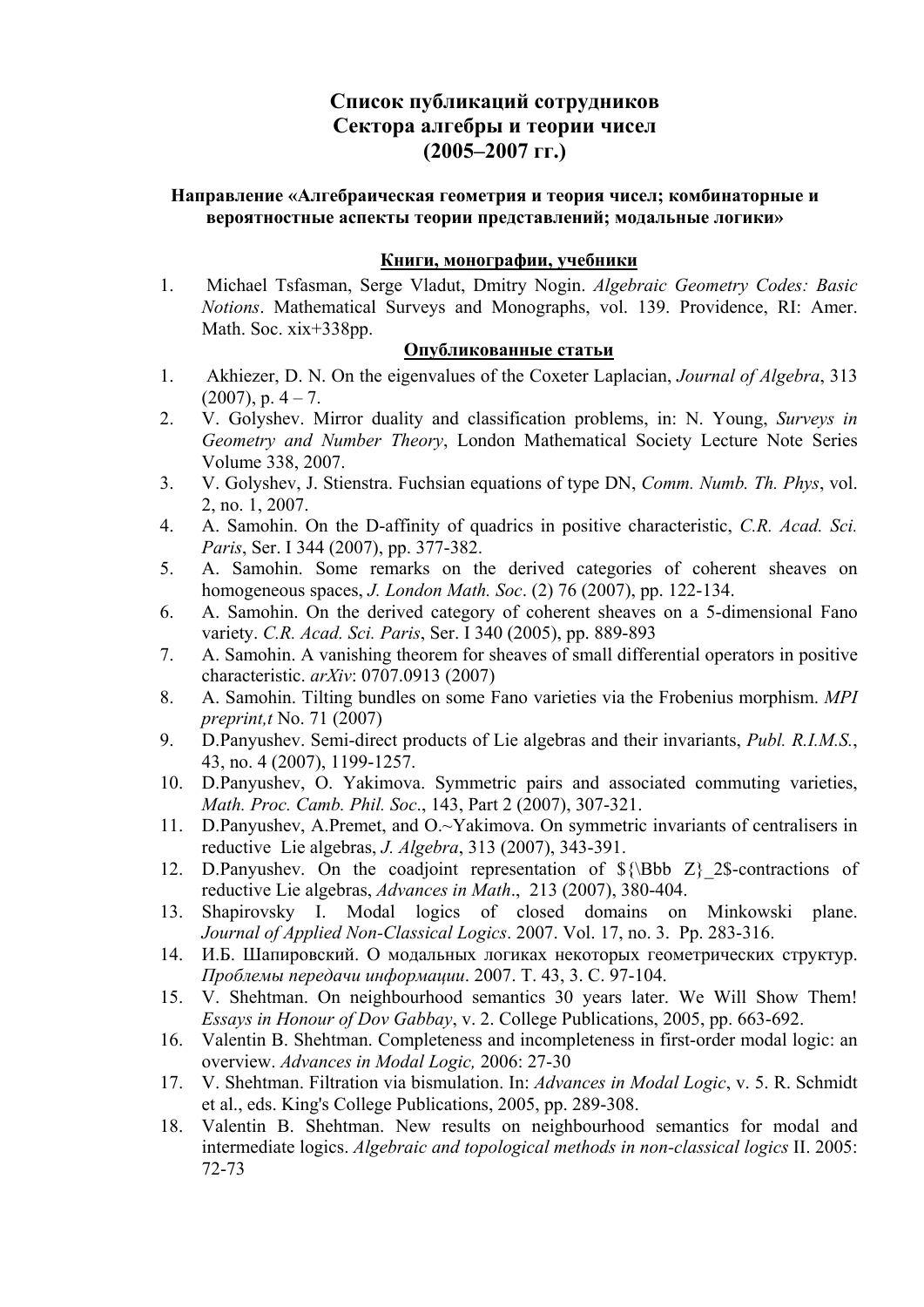- 19. Shapirovsky I. "Downward-directed transitive frames with universal relations". In I. Hodkinson and Y. Venema, editors, *Advances in Modal Logic* - Volume 6, pages 413- 428 King's College Publications, 2006.
- 20. Balbialni Ph., Shapirovsky I., Shehtman V. "Every world can see a Sahlqvist world". In I. Hodkinson and Y. Venema, editors, *Advances in Modal Logic* - Volume 6, pages 69-85. King's College Publications, 2006.
- 21. Shapirovsky I. On PSPACE-decidability in Transitive Modal Logics. In: *Advances in Modal Logic*, Volume 5. R. Schmidt et al. (eds.). King's College Publications, 2005, 269-287.
- 22. Shapirovsky I., Shehtman V. Modal Logics of Regions and Minkowski Spacetime. *J Logic Computation*, 2005 15: 559-574
- 23. Д.Ю. Ногин. Весовые функции и обобщенные веса линейных кодов, *Пробл. передачи информ*., 2005, Т. 41, № 2, С. 26–41.
- 24. А.М. Барг, Д.Ю. Ногин. Спектральный подход к границам линейного программмирования для кодов. *Пробл. передачи информ*., 2006, Т. 42, № 2, С. 12–25.
- 25. Концевич М., Канель-Белов А. Automorphisms of the Weyl algebra. *Lett. Math. Phys*., 2005, vol. 74, no. 2, pp.181-199.
- 26. Kontsevich M., Chen Y., Schwarz A.S. Symmetries of WDVV equations. *Nucl.Phys*., 2005, B730, pp. 352-363.
- 27. Полякова Ю.М. Категории лог-терминальных пар и автоморфизмы поверхностей. *ВИНИТИ РАН*. 2005 № 596-В2005, 60 с.
- 28. Akhiezer D.N. Real forms of complex reductive groups acting on quasi-affine varieties. *Amer. Math. Soc. Transl*. (2), Providence, RI, 2005, vol. 213, pp. 1-13.
- 29. Borodin A. and Olshanski G. Harmonic analysis on the infinite-dimensional unitary group and determinantal point processes. *Annals of Mathematics*, 2005, vol. 161, no.3, pp. 1319-1422.
- 30. Borodin A. and Olshanski G. Random partitions and the Gamma kernel. *Advances in Mathematics*, 2005, vol. 194, no. 1, pp. 141-202.
- 31. Borodin A. and Olshanski G. Representation theory and random point processes. In: A. Laptev (editor), *European congress of mathematics*. Züurich: European Mathematical Society, 2005, pp. 73-94.
- 32. Borodin A. and Olshanski G. Z-measures on partitions and their scaling limits. *European Journal of Combinatorics*, 2005, vol. 26, no. 6, pp. 795-834.
- 33. Borodin A.and Rains E.M. Eynard-Mehta theorem, Schur process, and their Pfaffian analogs. *Journal of Statistical Physics*, 2005, vol. 121, no. 3-4, pp. 291-317.
- 34. Margulis G.,.Fisher D. Almost isometric actions, property (T), and local rigidity. *Inventiones Mathematicae*, 2005, vol. 162, pp.19-80
- 35. Panyushev D.I. An extension of Ra\"\i s' theorem and seaweed subalgebras of simple Lie algebras. *Annales Inst. Fourier*, 2005, vol. 55, no. 3, pp. 693-715.
- 36. Panyushev D.I. Ideals of Heisenberg type and minimax elements of affine Weyl groups. In: *Amer. Math. Soc. Transl., Series 2. "Lie Groups and Invariant Theory"* (E.B.Vinberg, Ed.), Providence, RI, 2005, vol. 213, pp. 191-213.
- 37. Panyushev D.I. On invariant theory of \$\theta\$-groups. *J. Algebra*, 2005, vol. 283, pp. 655-670.
- 38. Panyushev D.I., Rohrle G. On spherical ideals of Borel subalgebras, *Archiv der Math*., 84(2005), 225--232.
- 39. Vishik A. On the Chow groups of Quadratic Grassmannians. Documenta Mathematica, 2005, vol.10, pp. 111-130.
- 40. Vishik, A. Symmetric operations in algebraic cobordism. *Adv. Math*. 213 (2007), no. 2, 489-552.
- 41. Vishik, A. Generic points of quadrics and Chow groups. *Manuscripta Math*. 122 (2007), no. 3, 365-374.